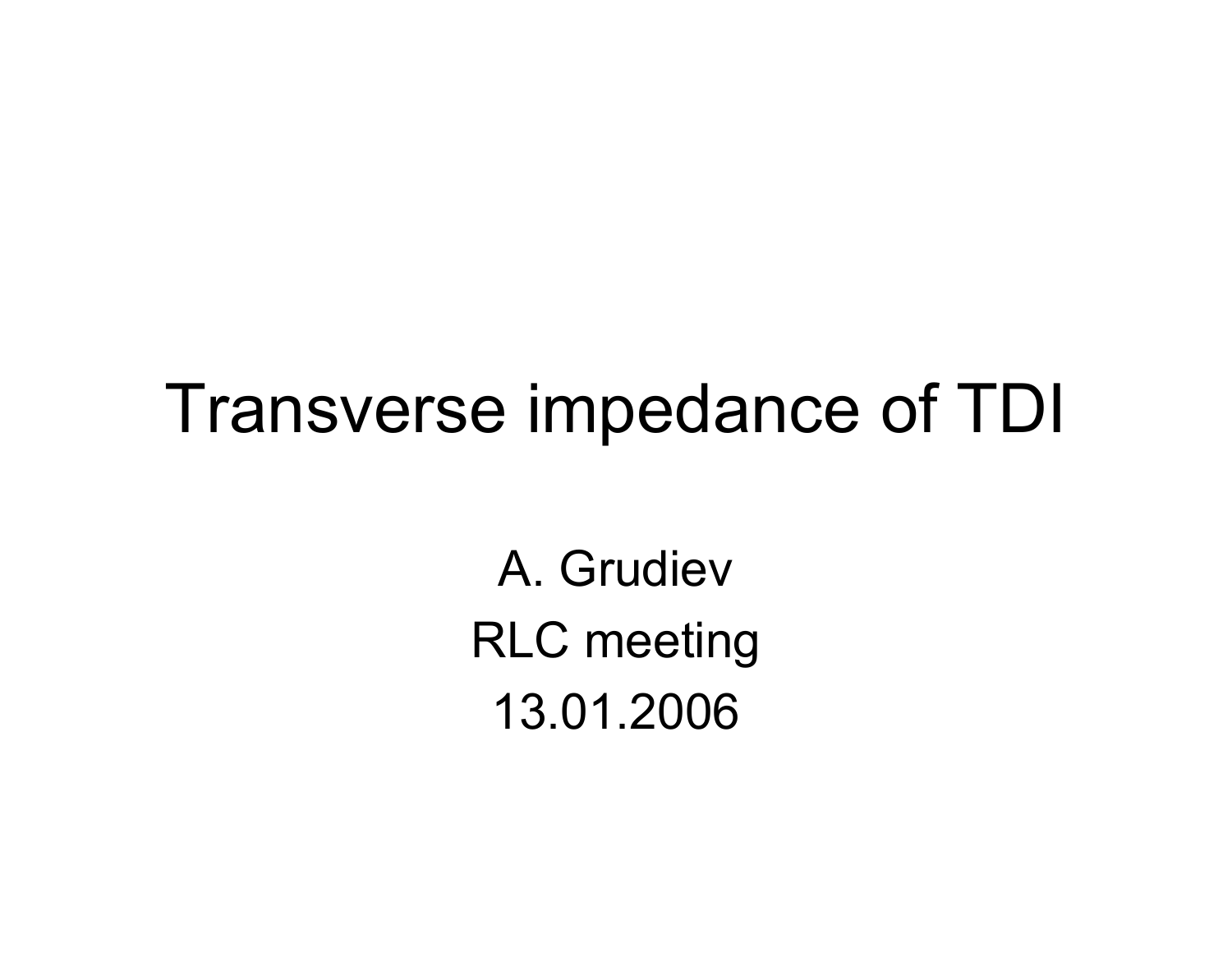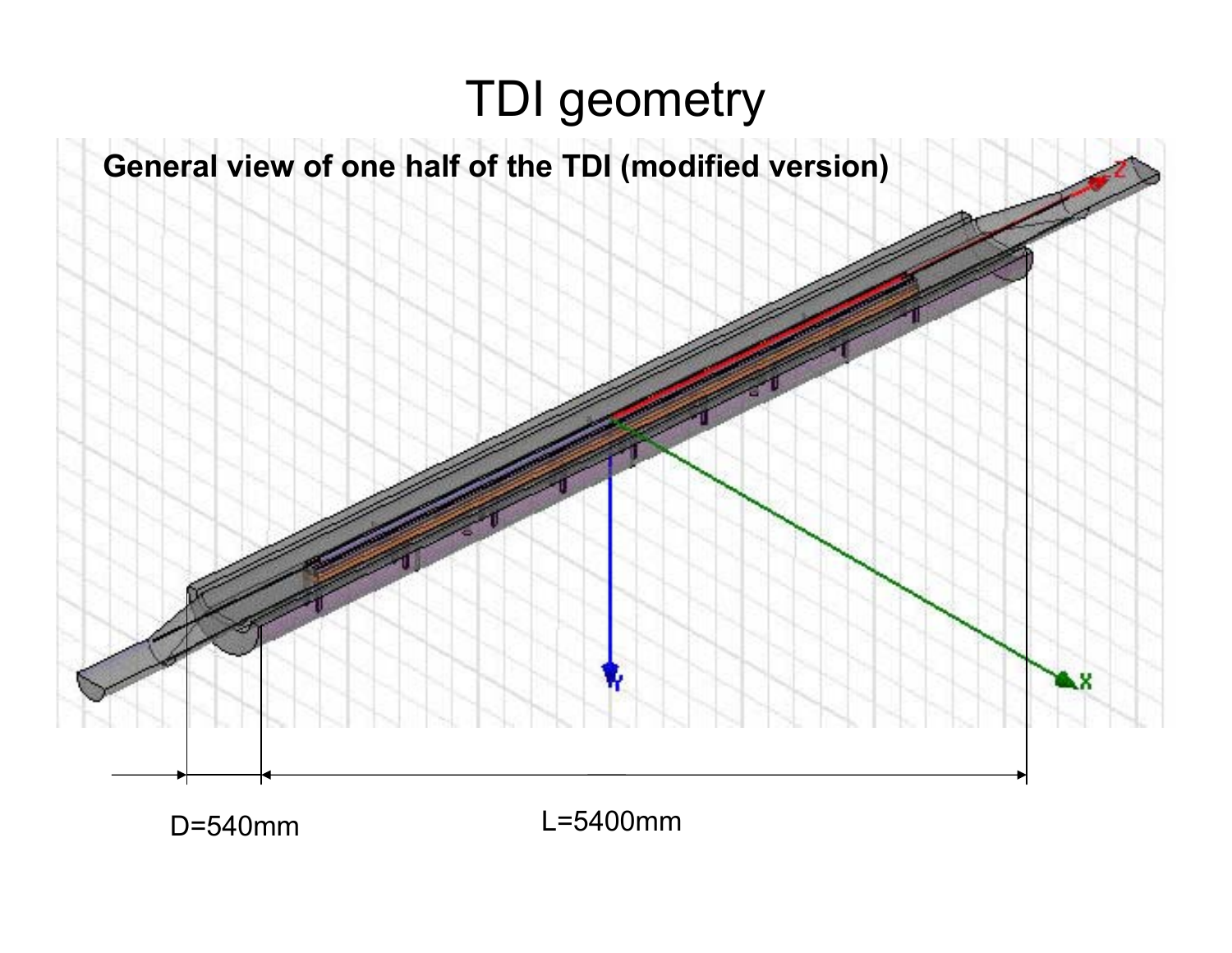### TDI geometry

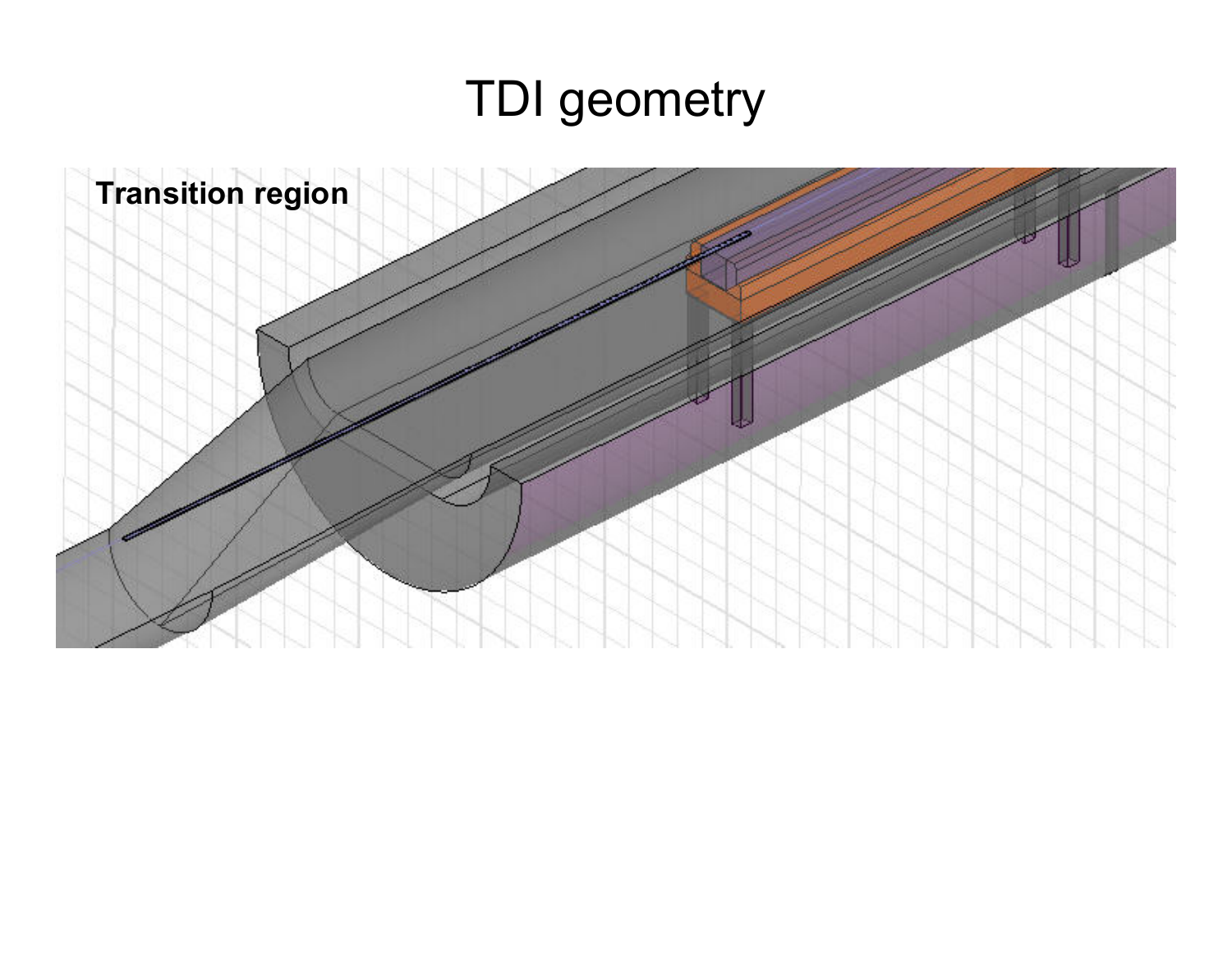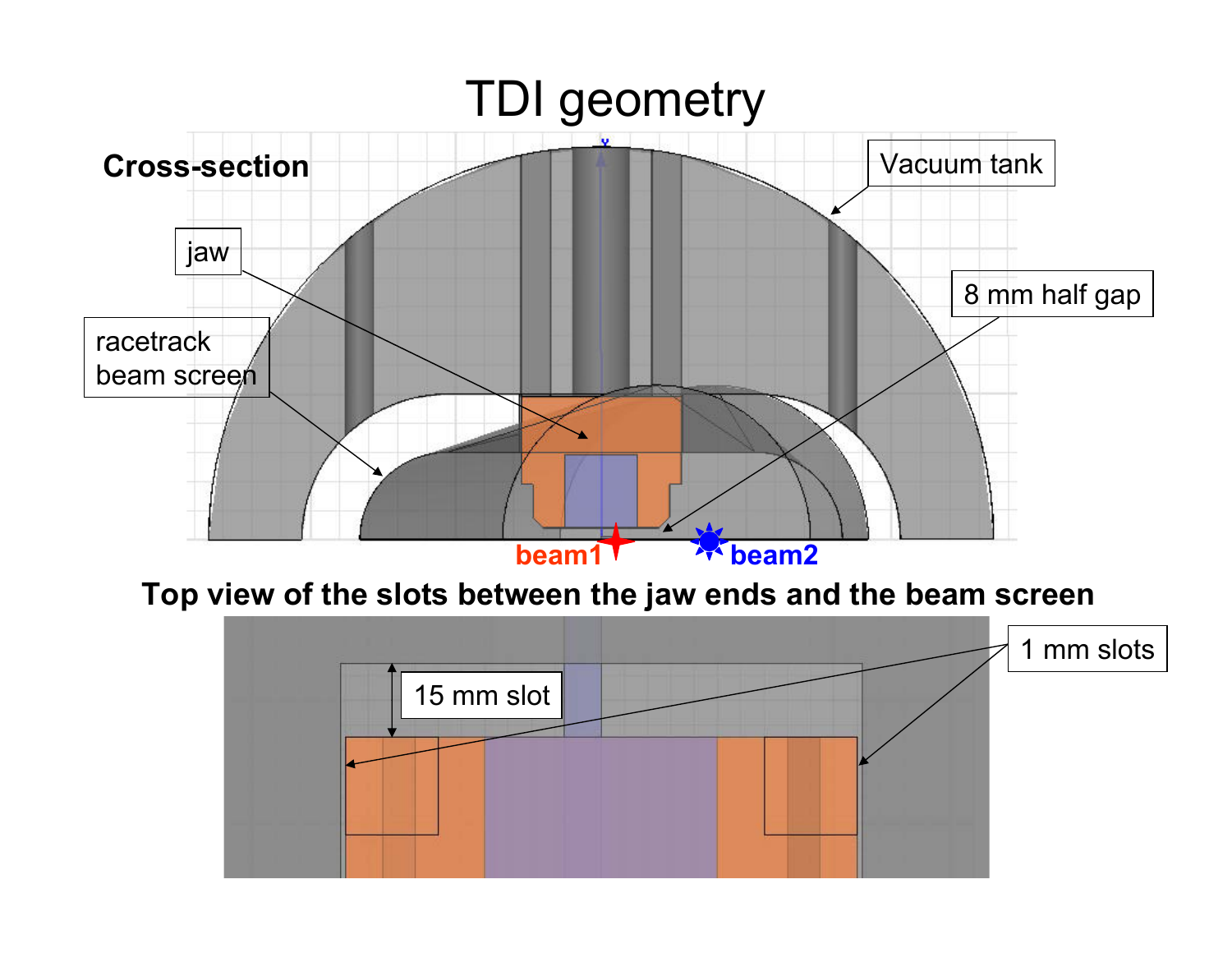# Transverse Impedance from GdfidL

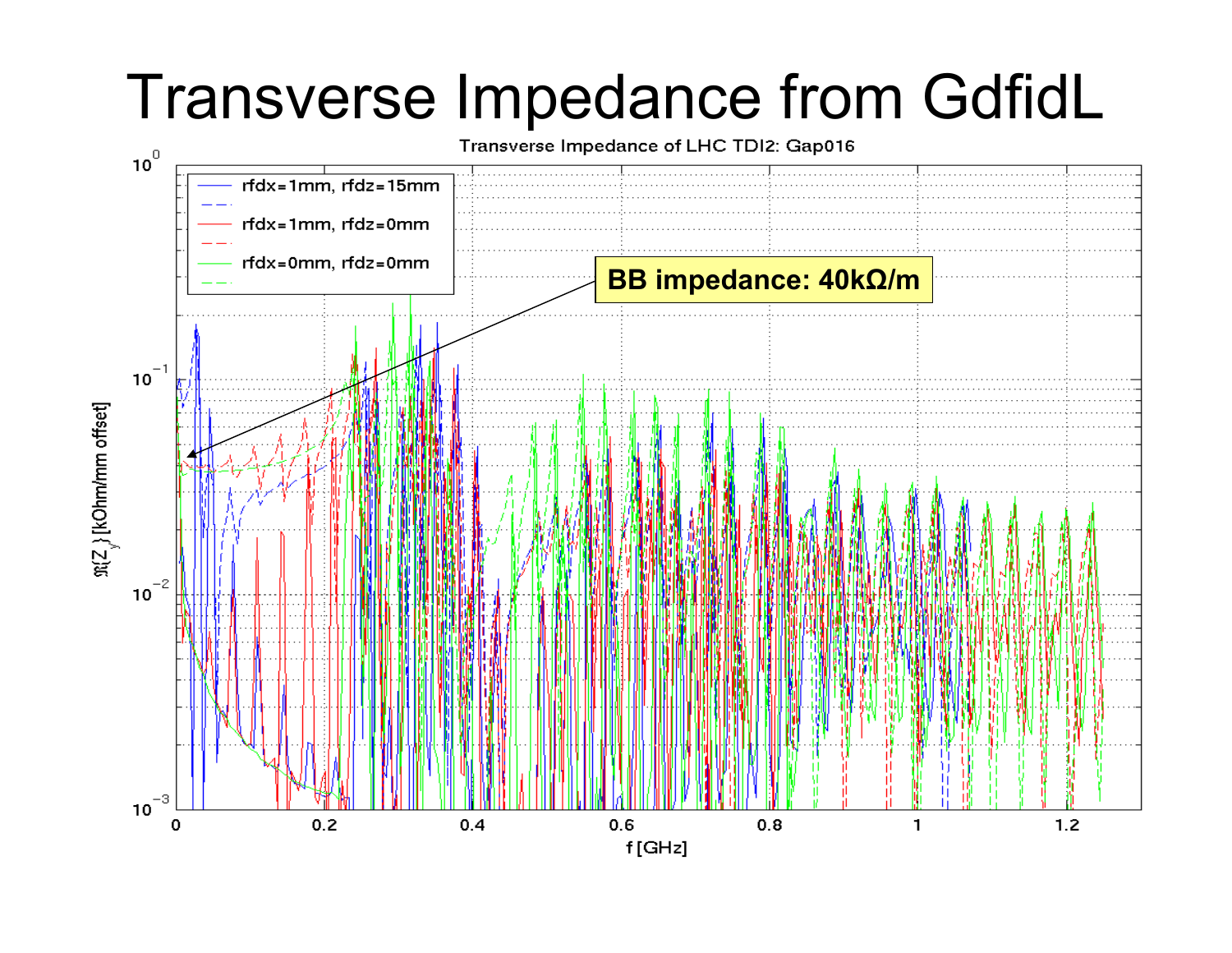#### Dipole modes with open jaw ends (15 mm slot)

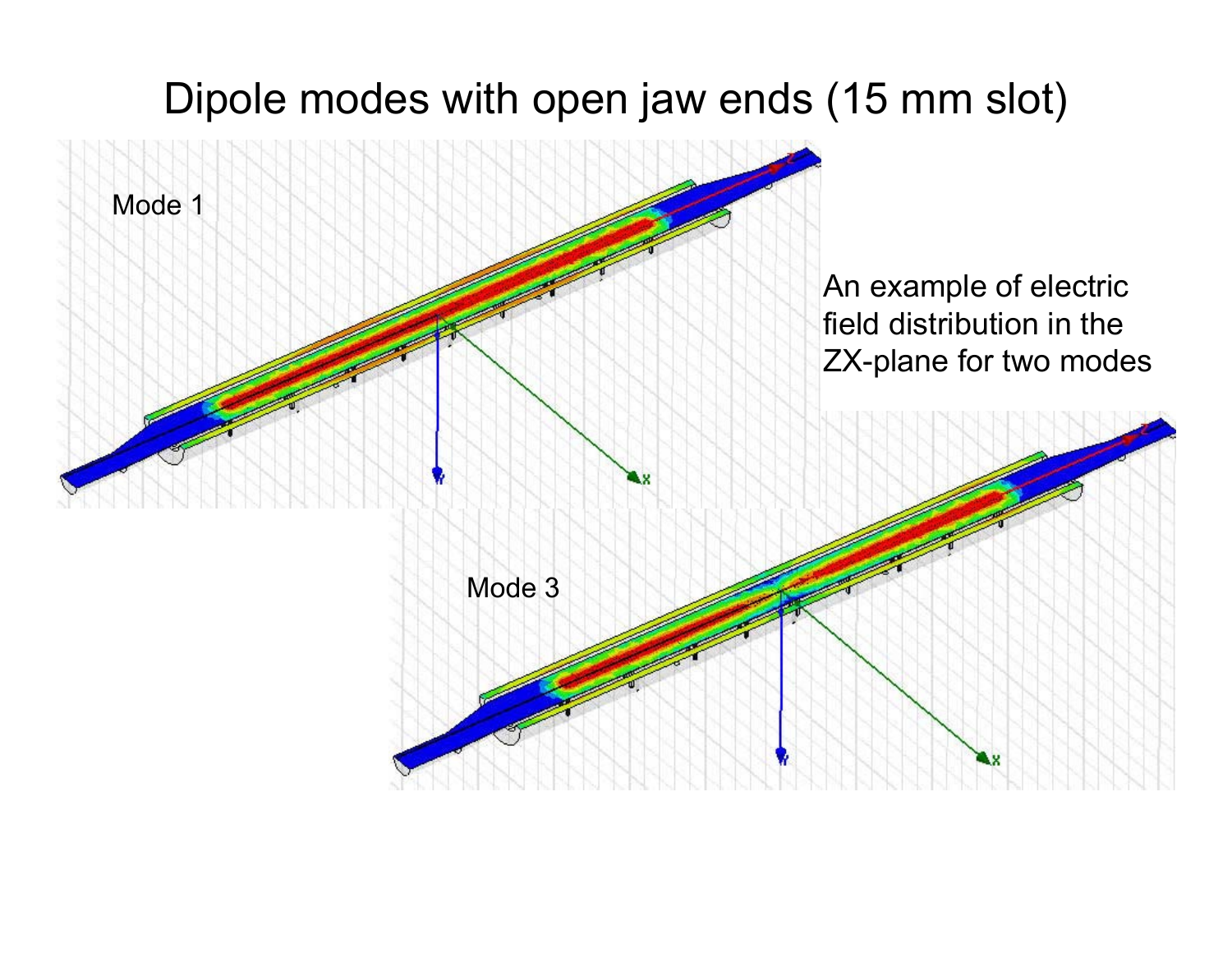#### Dipole modes with open jaw ends (15 mm slot)

| $\mathsf{n}$                                                                                                                                            | f [MHz] | Q   | $R_t$ [k $\Omega/m$ ] |              |                | $\times$ 10 <sup>-4</sup> |      |              | multibunch tune shift in LHC |      |      |
|---------------------------------------------------------------------------------------------------------------------------------------------------------|---------|-----|-----------------------|--------------|----------------|---------------------------|------|--------------|------------------------------|------|------|
|                                                                                                                                                         |         |     |                       |              |                |                           |      |              |                              |      |      |
| 1                                                                                                                                                       | 19.8    | 310 | 25100                 |              | 0.5            |                           |      |              |                              |      |      |
| $\boldsymbol{2}$                                                                                                                                        | 29.5    | 510 | 30600                 |              |                |                           |      |              |                              |      |      |
| $\mathbf{3}$                                                                                                                                            | 41.1    | 46  | 200                   | $\mathbb{C}$ | $\Box$         |                           |      |              |                              |      |      |
| $\overline{\mathbf{4}}$                                                                                                                                 | 46.5    | 59  | 680                   |              | -0.5           |                           |      |              |                              |      |      |
| 5                                                                                                                                                       | 73.4    | 49  | 10                    |              | $-1$<br>$\Box$ | 500                       | 1000 | 1500         | 2000                         | 2500 | 3000 |
| 6                                                                                                                                                       | 76.4    | 52  | 55                    |              |                |                           |      | $\mathsf{n}$ |                              |      |      |
| $\overline{7}$                                                                                                                                          | 105.6   | 56  | 1.4                   |              | $\overline{2}$ | $X^{10^{3}}$              |      |              |                              |      |      |
| LHC injection pars:<br>$E = 450$ GeV<br>$T_{0}^{\prime}\tau$<br>$\sigma$ <sub>z</sub> = 115 mm<br>$N = 10^{11}$<br>$f_0$ = 11.2455 kHz<br>$Q_v = 59.31$ |         |     |                       |              | $\Box$         |                           |      |              |                              |      |      |
| $\frac{12}{0}$<br>Modes 1 and 2 are not Landau-damped                                                                                                   |         |     |                       |              |                | 500                       | 1000 | 1500         | 2000                         | 2500 | 3000 |
|                                                                                                                                                         |         |     |                       |              |                |                           |      | $\mathsf{n}$ |                              |      |      |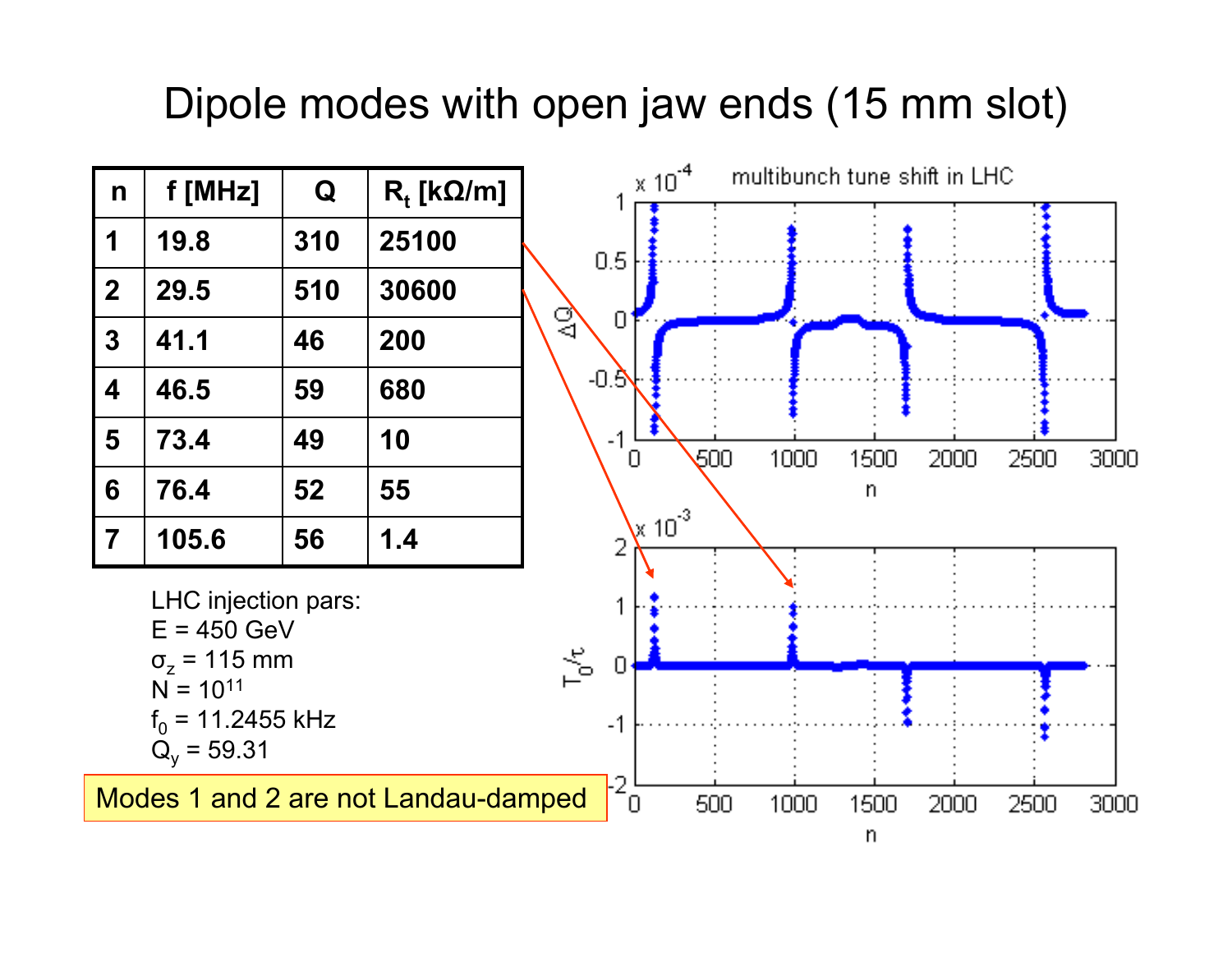#### Dipole modes with closed jaw ends (no 15 mm slot)

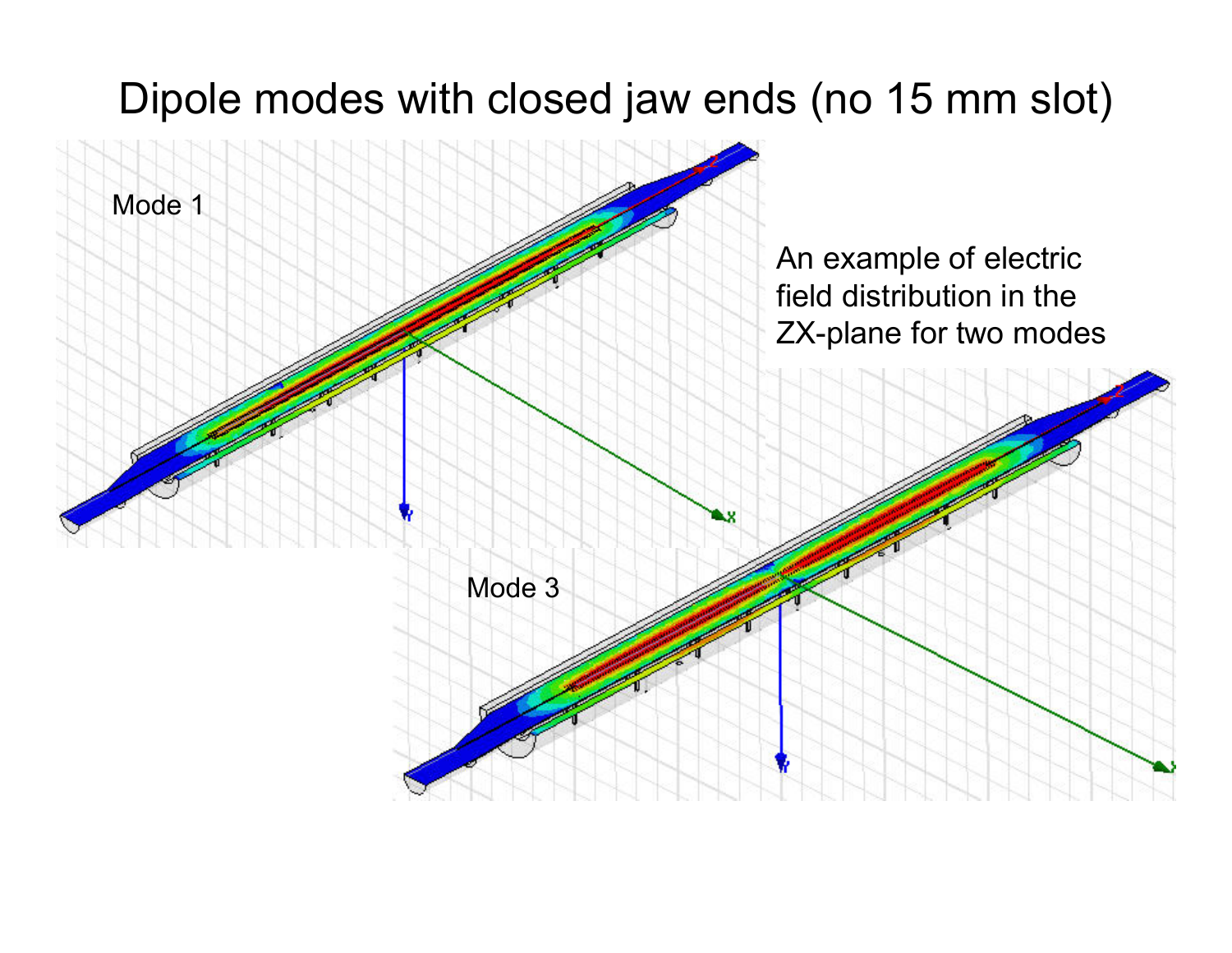#### Dipole modes with closed jaw ends (no 15 mm slot)

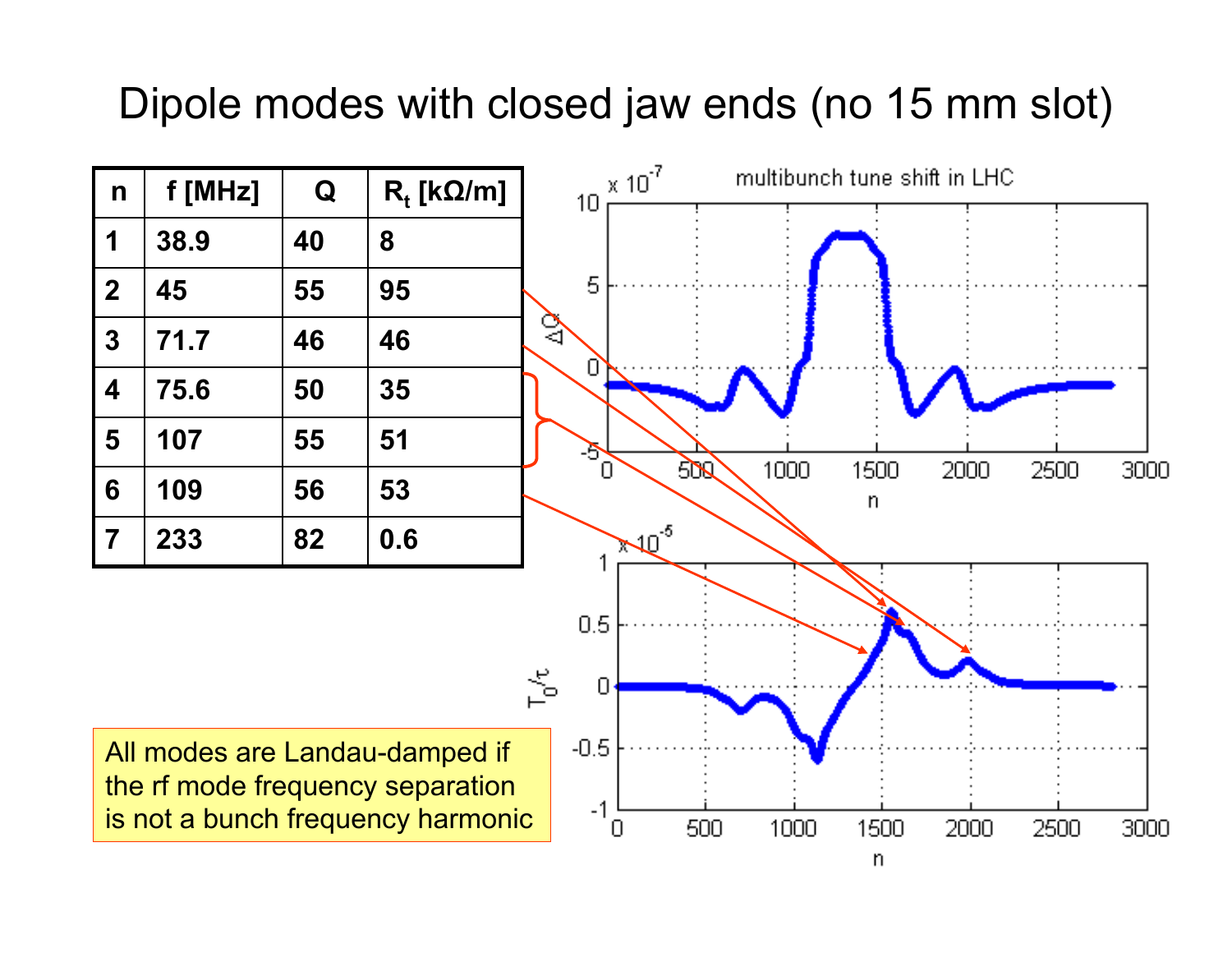#### Dipole modes with closed jaw ends and sides (no slots)

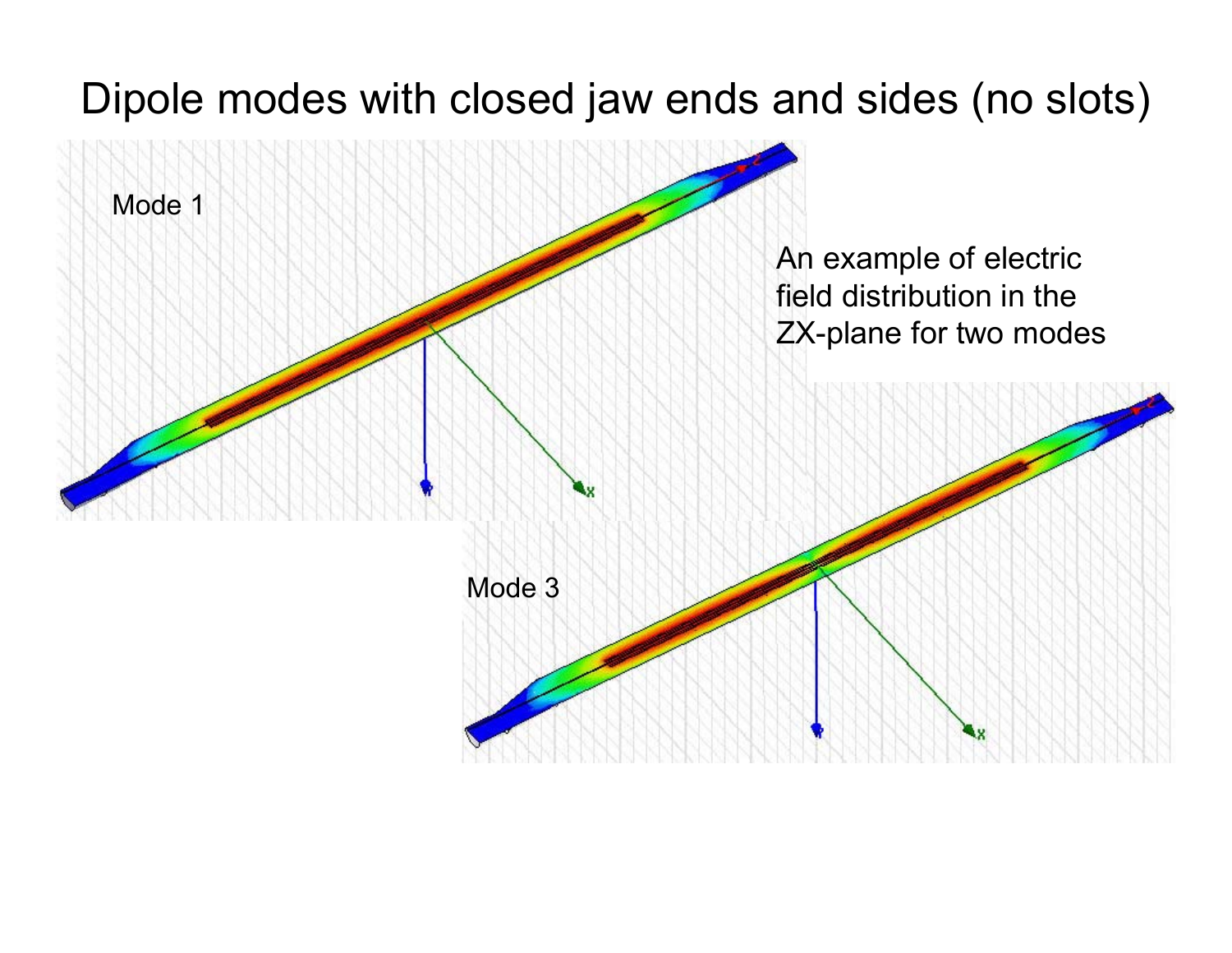#### Dipole modes with closed jaw ends and sides (no slots)

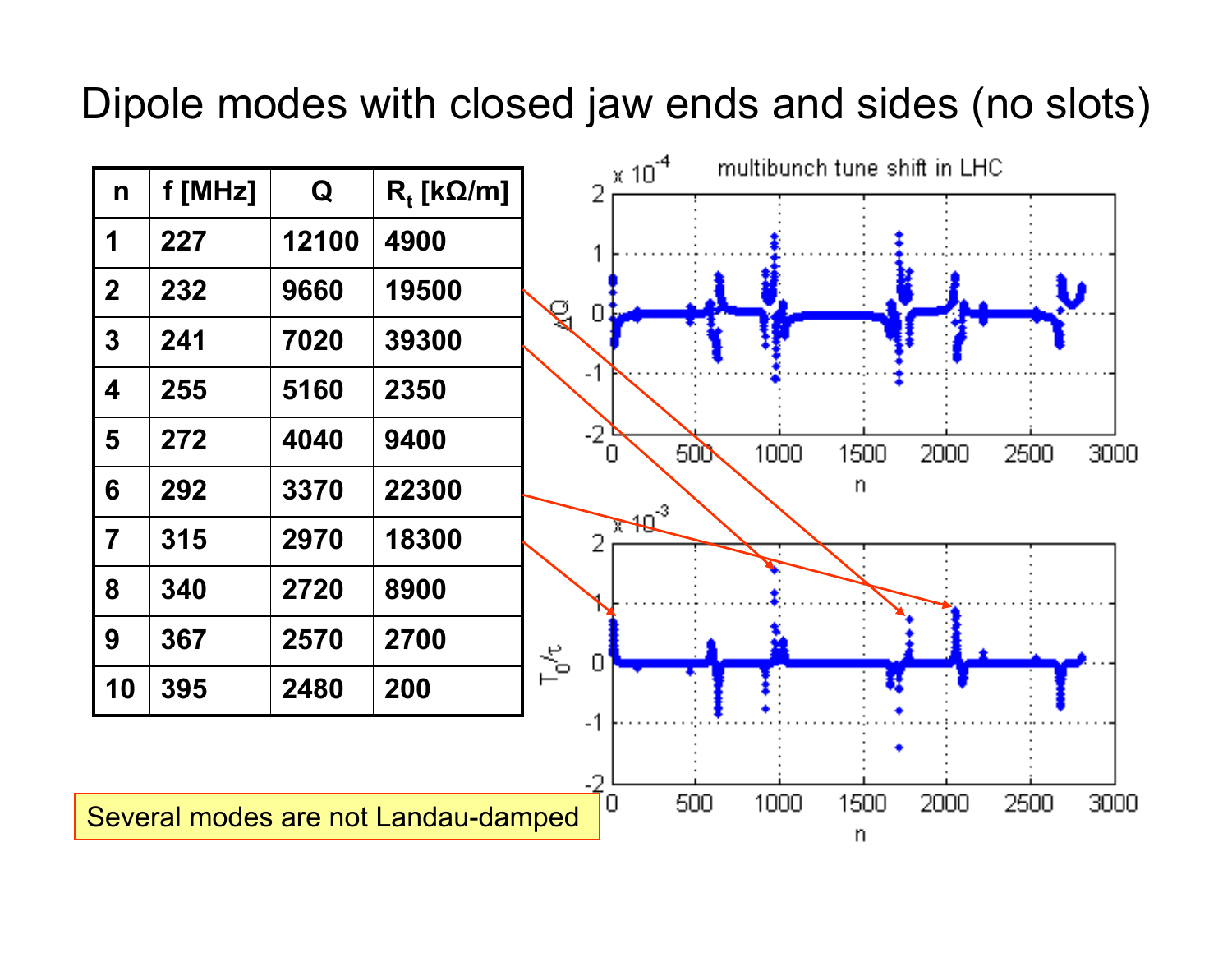## **Conclusions and recommendations**

- Rf contacts between the ends of the jaws and the beam screen is necessary also for transverse impedance reduction (they were introduced already for longitudinal impedance reduction)
- Slots between side walls of the jaws and the beam screen reduce the impedance of dipole modes significantly
- No additional damping is necessary for gap of 16 mm (value from EM presentation on RLC meeting 11.06.2004) BUT see next slide